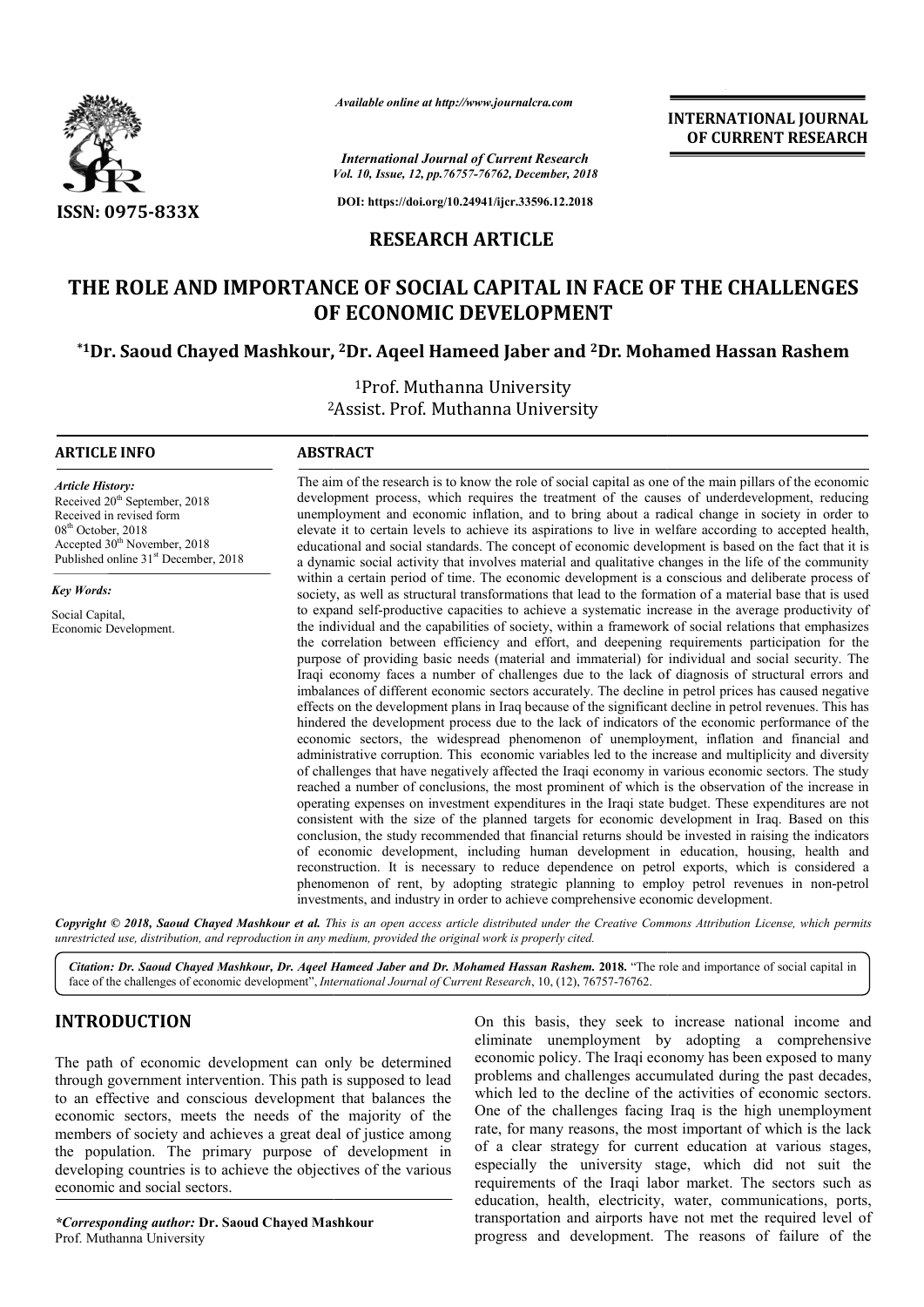industrial sectors, agriculture and services in Iraq are depended on the petrol sector that led to economic backwardness. The strengths of the Iraqi economy to promote the economic reality, including the availability of human resources and natural resources, these resources are the main elements in the advancement of the Iraqi economy through the proper exploitation of these resources for the development of a successful economy. The most important means of success of the development is security and political stability, diversity of sources of funding and attention to different sectors of the economy, and not depend on the source of petrol as the sole financier used in the financing of economic sectors such as agriculture and industry.

## **Search Problem**

The research seeks to identify the problems and challenges that hinder economic development in Iraq through the contribution of social capital, as the Iraqi economy suffers from many problems, the most important of which is the failure of most economic sectors. The search problem can be posed by the following questions:

- Is social capital important in economic development?
- What are the components of social capital?
- What are the objectives of economic development?
- What are the challenges of economic development in Iraq?
- How are the challenges of economic development facing Iraq?
- How is social capital used to meet the challenges of economic development in Iraq?

## **Research Objectives**

## **The research aims to achieve the following objectives**:

- 1. The impact of social or social capital on economic development in Iraq.
- 2. To know the most important and serious challenges facing the economic development objectives in Iraq.
- 3. Addressing these economic challenges in Iraq in order to promote the economic reality that is deteriorating to the reality of advancement and development.

**Importance of Research:** The importance of research comes from the importance of social capital and its impact on economic development as well as the challenges that impede economic development in Iraq and the role that economic development plays in finding out how to deal with it in Iraq.

**The Hypothesis of the Search:** The research is based on the following hypothesis: "Social capital plays an active role in achieving economic development and works to find ways to address these challenges in order to achieve the objectives of economic development in Iraq".

#### **Social Capital and Economic Development**

## **Social Capital**

**Concept of Social Capital:** Many social scientists have introduced various concepts of social capital. For example, social capital is described as: "An important resource of the organization lies in the private networks. It lies in the social relations between the workers. It is the commitment and bilateral cooperation between two parties and the withdrawal of one of the parties leads to its collapse. And it cannot be owned and represents good intentions in individuals or groups (Khawain 2017: 436). The social capital is the nature of social relations between workers within and outside the organization in the society surrounding them. These relations are supposed to be based on trust, mutual cooperation and mutual commitment which have a great impact on the achievement of creativity and innovation.

#### **Importance of Social Capital**

There are a range of benefits that can be achieved through social capital:

- 1. Social capital helps to be flexible. It focuses on teamwork, trust and mutual commitment without overstating formal controls and individual incentives.
- 2. Social capital leads to improved biological and psychological processes that improve the lives of the individual.
- 3. Social capital strengthens relationships with the network of processors and suppliers, and the process of self-learning of the organization.
- 4. The high levels of social capital affect professional success, help the organization in the job of research and create a good investment portfolio of the staff of the organization and facilitate the exchange of resources between units and reduce the turnover of work.
- 5. Social capital plays a vital role in the life of organizations by attracting individuals with skills, talents and skills and generating new ideas through the exchange of information interchangeably and spreading knowledge among the networks, as well as improving the efficiency of performance (Khawain 2017: 436).

#### **Components of social capital**

**Social capital consists of three dimensions:** social rational, social intellectual, and social structural.

- **a.** The social relational capital describes the personal relationships developed by individuals over a long history of interactions and reflects the influences of the behavior of friendship and respect for this concept in individuals with social and societal motivations, consent and benevolence during such continuous relationships, that is, Among people who develop over time and generate trust, standards, respect and distinction.
- **b.** The social knowledge capital refers to resources that provide common representations, interpretations and systems of meaning between the parties. It also interprets and interprets all meanings between the parties and uses tools such as language, symbols, stories, etc.
- **c.** The structural social capital, involves the formation of links between individuals or units, and thus relations are strong and weak, directly and indirectly. This term describes the formation of interpersonal relationships between individuals or units. This dimension is the overall model that links the important and important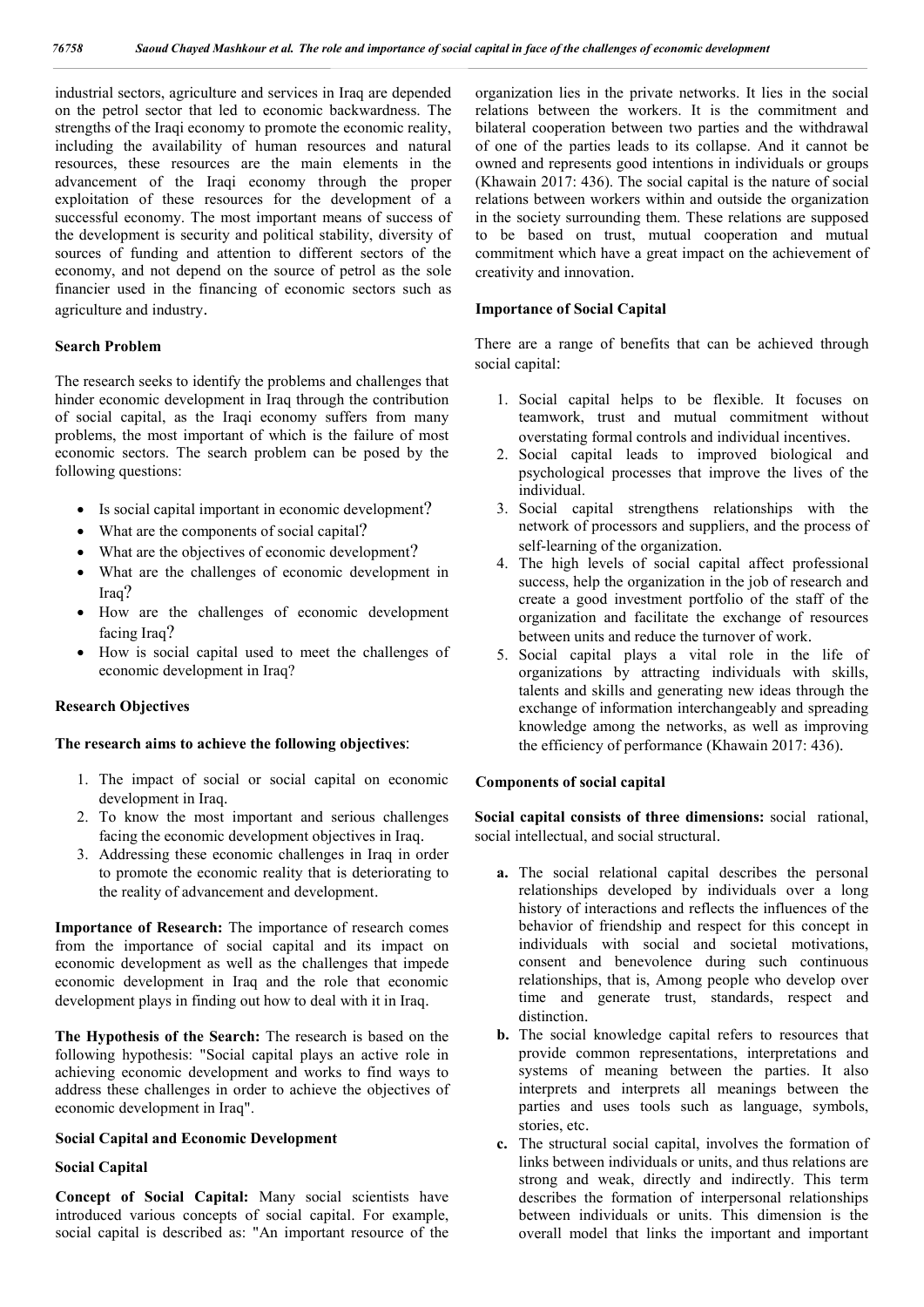factors in society, which are the links and networks of work and the structure and form of the network, as well as the existence of the organizations in which these associations and bodies operate (Al-Abbadi 2014: 178).

## **Economic Development**

## **Definition of Economic Development**

Economic development is defined as "social social effectiveness that includes qualitative and quantitative changes in people's lives over a given period of time". It is therefore a conscious and deliberate social process. It also includes structural transformations that lead to the formation of a material base that is used to expand self-productive capacities in order to achieve a systematic increase in the average productivity of the individual and the capabilities of the community within a framework of social relations that emphasizes the correlation between efficiency and effort, providing basic needs (material and non-material) for individual, social and national security. Development is not simply an economic process that uses available resources efficiently to increase commodity production, but is a purposeful composite process (it is the outcome of all elements). It includes the movement of society as a whole and its components are all political, social and economic in a form that must be integrated and coordinated (The Iraqis Economists Association 1995: 1).

It follows that the definition of development has two main aspects:

- A quantitative aspect is a set of quantitative indicators that satisfy the basic needs of man.
- A qualitative aspect related to the change in patterns of behavior and the type of relations prevailing, and this aspect of innovation and progress.

Thus, the traditional economic term of development meant that a national economy whose primary economic state was static, little or very long for the generation and sustainability of a periodic or annual increase in gross national income (GNI) at rates of 5% to 7% or more (Al-badri, 2010: 7).

## **Objectives of Economic Development**

The following are some of the main objectives that the General Plan for Economic Development in Developing Countries (www.startims.com) should address:

- **a. Increasing national income:** Increasing national income is the most important objective of economic development in developing countries because the main purpose that drives this country to economic development is its poverty, low standard of living and increasing population growth.
- **b. Improving living standards:** Achieving the standard of living is one of the general objectives that economic development seeks to achieve in economically underdeveloped countries, because it is impossible to achieve the material necessities of life and to achieve an appropriate level of health and culture unless the standard of living of the population rises.

**c. Modification of the relative composition:** The relative composition means that the country is unable to rely on one sector of activity as a source of national income, whether it depends on agriculture alone, and to seek support for the industrial sector because dependence on one sector puts the country at risk of economic fluctuations.

## **Challenges of Economic Development in Iraq**

There are many challenges facing economic development in Iraq, including:

**Economic Challenges:** The petrol is considered one of the most important source for the Iraqi economy. The petrol extraction and export sector contributed 44% to the GDP and 93% to the total exports. As well as the opening up of the Iraqi economy to the outside world, as a natural result of the decline in the contribution of the commodity sectors (excluding petrol) to GDP growth by 6.28% for commodity activities and 38% for distribution activities and 4.33% for service activities for the period This figure explains the need for Iraq to increase its imports to cover increasing domestic demand as a result of the increase in the volume of operating expenses in the local budget. This is evidenced by the increase in the content of the commodity supply component in the Iraqi market compared to the local content, (The Central Bureau of Statistics and Information Technology in Iraq, national accounts, 2014, p.11). The specific role of the private sector in the development process in terms of low contribution to economic activity and employment generation and coverage of the increase in domestic demand and investment financing, making it an inflexible sector that cannot respond quickly to the targeted changes in the economic development plan unless a suitable and attractive business environment to be a competitive and interactive sector (Ministry of Planning, National Development Plan for the years 2010-2014). It is noteworthy that the Iraqi economy relies mainly on petrol resources in covering operational and investment expenditures. This indicates that economic development plans depend on the petrol sector without the other economic sectors (Ministry of Planning, Central Organization for Statistics and Information Technology in Iraq). The following are the aspects that affected the Iraqi economy (www.almadinanew.com) as indicated by (Al-Rubaie):

## **Agricultural Sector**

Several aspects of the agricultural sector in Iraq can be seen:

- 1) The deterioration of local agricultural production.
- 2) There is no strategically located strategic reservoir.
- 3) Lack of competitive capacity of agricultural crops in local markets to imported agricultural commodities.
- 4) The weakness of local agricultural investments and the lack of foreign direct investment in the agricultural sector.
- 5) The weakness of the financial, technical, technological, information and marketing potential of the private agricultural sector, which accounts for the total agricultural activity.
- 6) Water problem The agricultural sector suffers from a significant shortage of irrigation water. The water quantities of Iraq decreased, as well as pollution in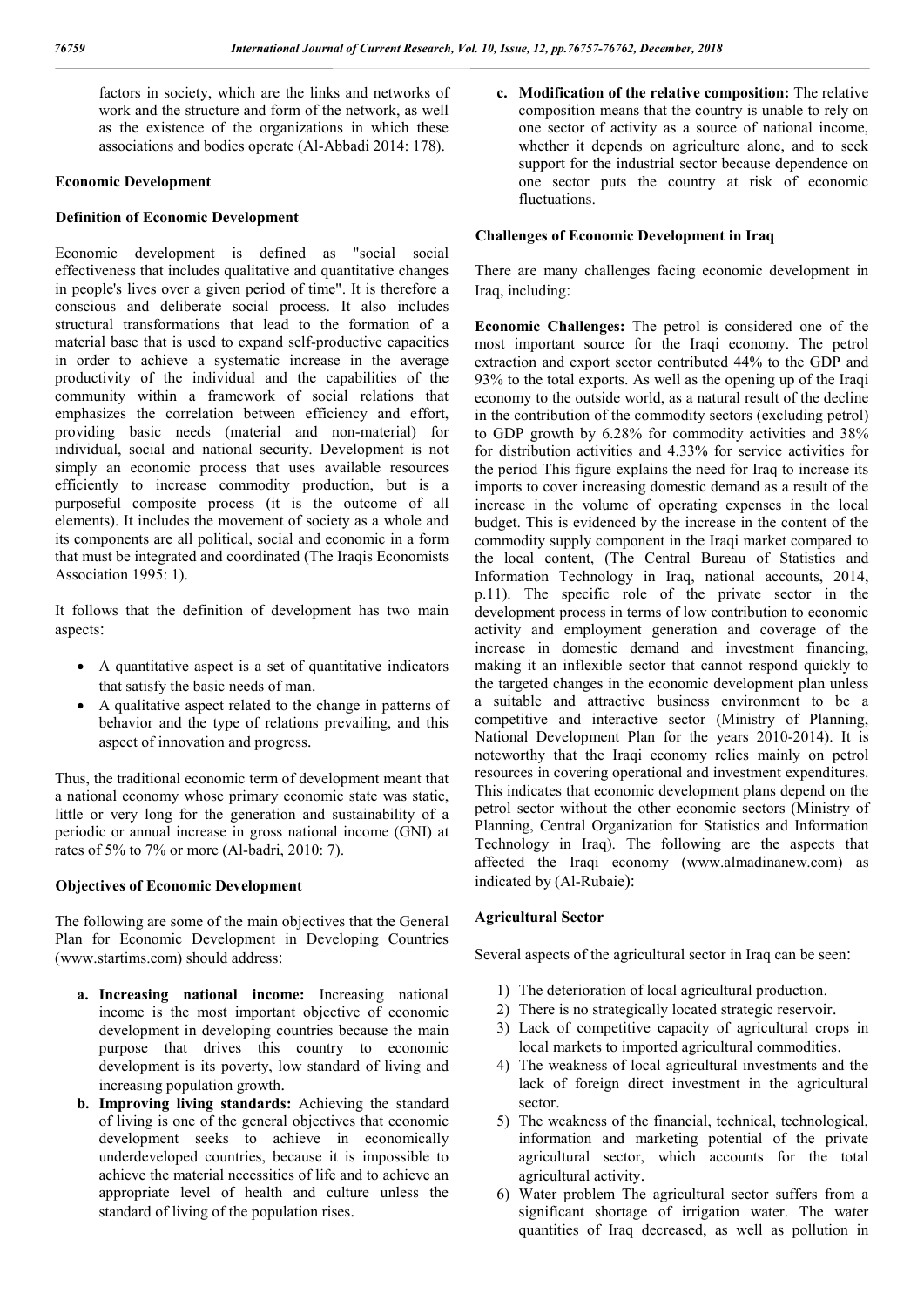water because of the upstream and Iraq to throw the remnants of industry, agriculture and cities in the course of the rivers.

7) Environmental pollution. According to UN reports, Iraq is a country with very high pollution in water, air and spetrol, which has led to a significant increase in agricultural production costs due to the use of many types of high-priced pesticides.

#### **Industrial Sector**

A number of things can be observed in Iraq's industrial sector, including (www.almadinanew.com):

- 1) Most of the small and medium-sized private enterprises have stopped because of state subsidies, power cuts and the opening up of the Iraqi market to international markets.
- 2) Stopped emerging industries.
- 3) the flight of industrial capital to the outside because of the inadequacy of the local environment, which has become an expelling of investment.
- 4) Most large industrial projects belonging to the public sector have stopped and some of them have very low productivity cards, such as chemical industries, medicines, food, leather and textiles.
- 5) Declining percentage contribution of the industrial sector in the provision of ration card items.
- 6) The entire absence of local industrial goods from Iraqi markets.
- 7) The lack of competitiveness of Iraqi industrial goods in general and the revolution of the pyramid so that the Iraqi commodity became high cost, which was reflected also in the high price, compared to a significant decrease in the quantities produced under the low quality.

#### **Petroleum Sector**

The petrol industry faces several challenges, which are listed below (Ministry of Planning, National Development Plan 2010-2014):

- 1) Processes of petrol and petrol derivatives, including imported derivatives.
- 2) Iraq's import of petrol derivatives estimated at hundreds of millions of dollars annually.
- 3) Weak financial investments in the petrol sector.
- 4) The need of the petrol sector for more than (20) billion dollars for the reconstruction of petrol installations and raising production and export capacities.
- 5) Crimes and terrorist attacks on petrol pipelines between Iraq and the world.
- 6) Exploration and petrol exploration needs a process of great rise, depending on ancient methods.
- 7) Water ports enjoyed by Iraq, which have been damaged by the wars fought by Iraq, both with neighboring countries or with the countries of the international coalition.

#### **Social challenges**

The following are the main social challenges facing economic development in Iraq (Al-Basri 2010: 5):

- a. Education and higher education: Despite the importance of this sector in the development and economic plans, some indicators have negative implications for the development of this sector and the development of its inputs or outputs. The data indicate a large deficit in the number of schools, the high proportion of schools with dual and triple jobs, Which are not suitable for the educational process.
- b. Health: The most prominent of these challenges are the scarcity of drinking water supply, the non-treatment of sewage and waste water, in addition to serious problems in the health system itself: the low number of doctors (1 doctor per 1000 people) compared to international indicators, Which reflects the poor citizen's confidence in health services provided by health and government institutions.
- c. Housing: Iraq suffers from a housing crisis. Estimates of the need for adequate housing units ranging from one million to 5.3 million housing units differed according to assumptions adopted by housing studies.
- d. Poverty: Data on the strategy for alleviating poverty in Iraq confirmed that 23% of the population is below the poverty line<br>e. The une
- unemployment: The phenomenon of unemployment is one of the most social challenges affecting the economy and society, a phenomenon that continued to be high (15%) according to the latest statistical survey with a clear concentration among young people reaching 30% and among women reaching 5.35%), And due to the situation experienced by Iraq, there has been a deterioration in the state of living, culture and health of citizens (Al-Basri 2010: 5).

## **Security Challenges**

Security and safety is a priority for the State. This role is not limited to providing security for citizens, but rather extends security and providing the appropriate security environment for peaceful coexistence and spreading the spirit of tranquility in all spheres of life. It is normal for commercial and economic movement to be affected In the event of a security imbalance. The trade exchange movement is based on several bases, and in the event of failure or absence of one of these foundations, the movement of trade exchange paralyzed. One of these is the provision of an adequate security environment. It is impossible to set up a trade movement, business and development projects when the security cover is absent. Terrorist acts have targeted all aspects of life in Iraq. For example, if there are development projects that the international organizations or bodies intend to establish in Iraq, it is impossible to start them in the event of deterioration of the security situation or lack of an appropriate security environment .The challenge was not confined to the commercial movement, but rather to the energy transmission lines in the petrol sector. The security deterioration in the areas through which the petrol pipelines were passing led to many attacks that resulted in large quantities of losses (Al-Rubaie www.almadinanews.com).

**The Treatments of the Challenges of Economic Development in Iraq:** The importance of economic development stems from its role in raising the living standards of individuals, reducing poverty and saving the lives of citizens, in addition to increasing GNP and providing job opportunities. This is a set of economic policies that result in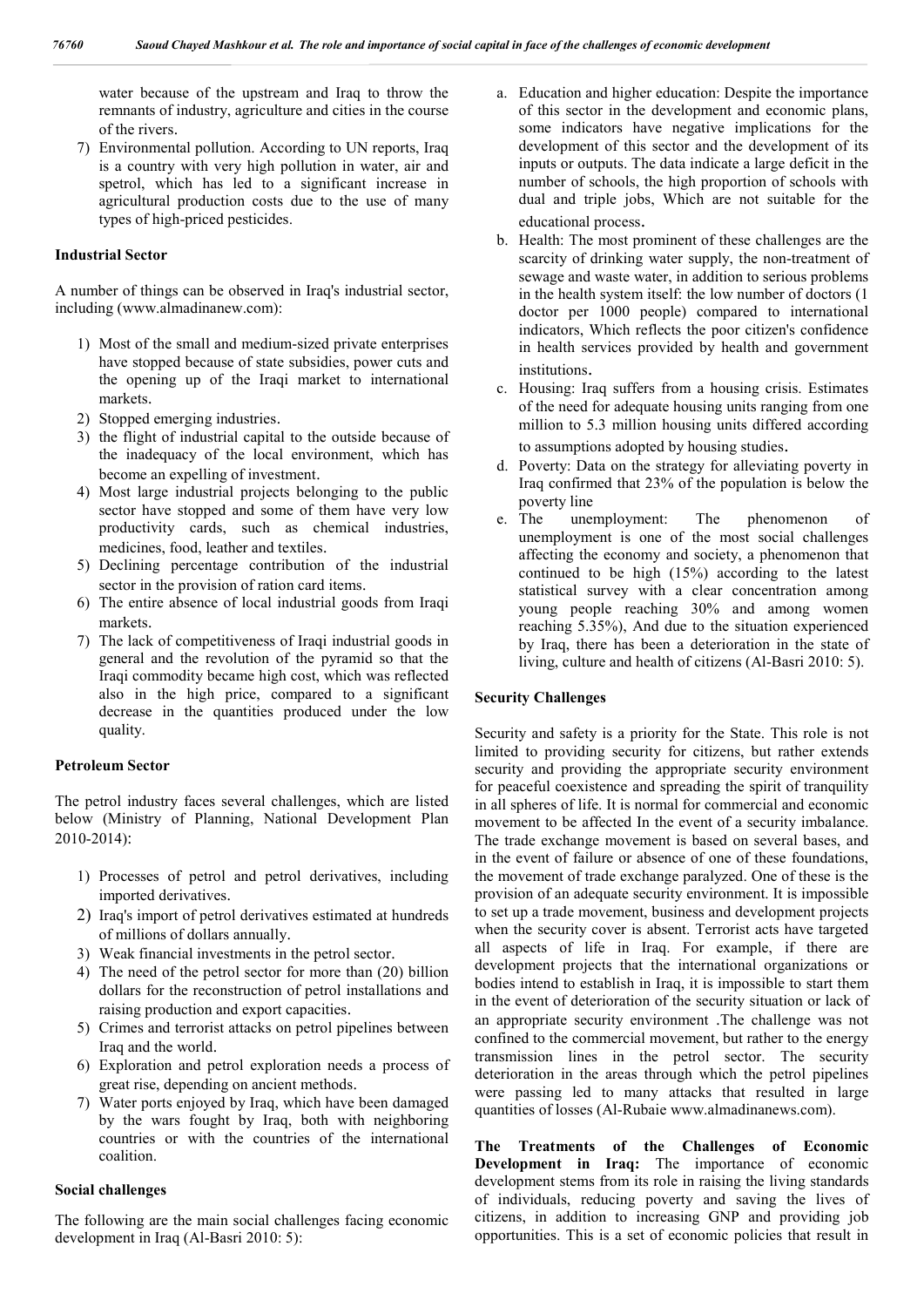significant changes in the country's economic structure, accompanied by an increase in real incomes and an increase in welfare rates for individuals in society and at the same time the goal of any economic policy.

## **Objectives to Treat of the Challenges**

The means of treatment of the challenges through achieving the objectives of the economic development plan by treatment the structural errors and imbalances in the various economic sectors, and the requirement to achieve a set of economic and social goals centered on raising the standard of living of individuals and improving and changing the structure of production. These objectives are the following (Al-Niqrat/www.edu.gov):

- 1) Increase national income.
- 2) Raise the living standards of individuals.
- 3) Reduce income inequality among individuals in one society.
- 4) Expansion of the production structure.
- 5) Poverty reduction.
- 6) Economic and social equality.
- 7) The spread of education and the provision of good health services.

## **Requirements for Treatment of Challenges**

Treatment of these challenges requires the existence of requirements to create economic and social structural transformations within the framework of economic development (www.edu.gov):

- 1) To find institutions and mechanisms that make changes in the economic and social structure of the state in accordance with their conditions.
- 2) To choose the appropriate and appropriate methods for the country's circumstances through the formulation of appropriate policies.
- 3) Reform of production structures in the national economy, especially in the industrial and agricultural sectors.
- 4) Developing real human development through supporting and activating the sectors of education, training and scientific research.

The most important means of treatment of the challenges of economic development in Iraq can be illustrated by the following points (Ministry of Planning: National Development Plan 2013-2017):

- 1) Diversify the economic base by securing the basic requirements and infrastructure and increasing the contribution of the selected growth poles in the sectors of industry, agriculture and tourism to increase their contribution to GDP generation in the long term in order to achieve the target annual growth rate of output by (3.13%) with Petrol and (5.7%) without petrol.
- 2) Work on building and activating the economic partnership between the public and private sector for the first share by 79% of the total investments of the plan, ie 329 trillion dinars while the private sector contributes 21% of the total investments of the plan, (88) trillion

dinars, and believes in a gradual transition to a market economy in accordance with the principle of efficiency and competition.

- 3) Work to achieve a stable economic environment and sustainable growth, ensuring equitable distribution of resources between governorates based on population weight, poverty indicators and other developmental roles for governorates and local administrations.
- 4) The Plan, through its overall and sectoral objectives, aims to promote coherence and harmony between economic and monetary policies in order to achieve sustainable growth and economic stability that inhibits inflation and the equitable distribution of development fruits among the various segments of society.
- 5) Increasing the productivity of economic activities and labor productivity, which enhances the competitiveness and diversity of the economy, while the sector has an active role in the fields of investment and the creation of protected employment opportunities.

### **Social treatments are summarized as follows (Ministry of Planning: National Development Plan 20132017)**

- 1) To promote integration between the plan's path and the poverty reduction strategy in order to reach the outcome of the poverty strategy aimed at reducing the proportion of the population below the poverty line to 16% and reducing the poverty gap.
- 2) Creating decent work opportunities within an effective framework based on the translation of national employment policy provisions and the adoption of the new labor law in order to raise the levels of employment and reduce unemployment to 6% in 2017.
- 3) Promote knowledge building and skills by providing opportunities to achieve an equal educational environment that supports the expansion of school construction to cover half of the existing need, attention to children's education and education, literacy and adult education and the upgrading of primary, intermediate and preparatory schools to 95% , 30%), respectively.
- 4) Upgrading the health services infrastructure so that they can design national programs that protect human health, provide high quality services, and reduce child mortality rates.
- 5) Make women and young people the target points for the plan to build their capacities, both in terms of knowledge and health, and in order to increase their participation in the system of developmental interactions.
- 6) The creation of an enabling environment conducive to tangible progress in the quality of life of the fragile and vulnerable group, their integration into society and the labor force, expansion of their participation base, and ensuring access to social services and benefits.
- 7) Providing new housing units to address the shortage of residential units in the Iraqi governorates.

There is no doubt that the providing of development requirements is a good means for stability within the Iraqi people and to make the divisions between the components of the people are elements of integration, and to make the development a process starts from individual to the Iraqi society (Salum www.Annabaa.org).